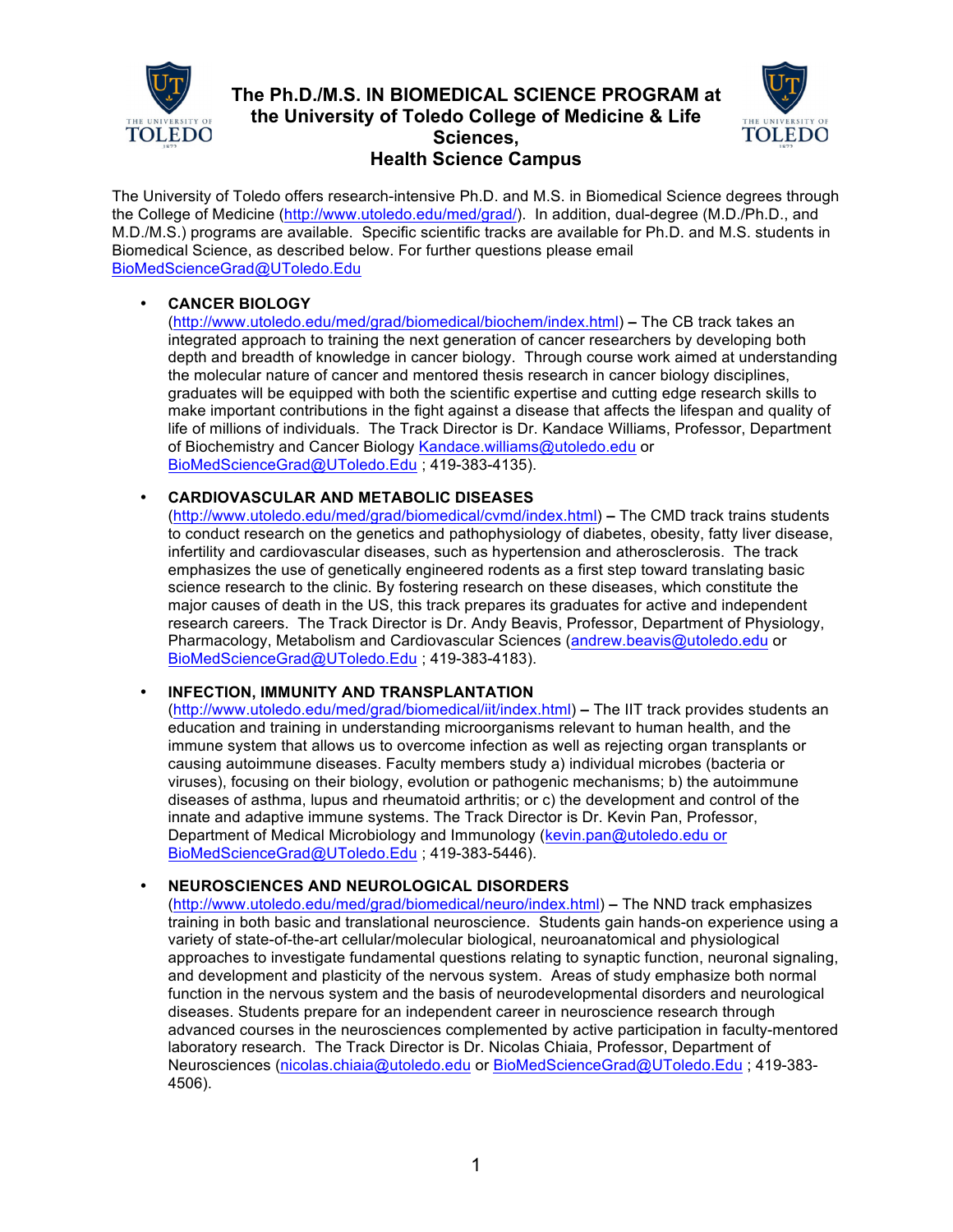All of these tracks are research-intensive and combine rigorous coursework with sufficient time for intensive research activity. Students enter the Ph.D. or M.S. Biomedical Science program in the Fall semester and take introductory core courses and perform laboratory rotations in their first year, then join a faculty laboratory in one of the four tracks for specialized training. All students are required to identify a faculty major advisor within the first year of study, so that work on the students' thesis or dissertation projects typically begins by the summer term of the first year.

Previous students on average have completed the Ph.D. in Biomedical Sciences program in five years or less and the M.S. in Biomedical Sciences program in approximately three years. Graduates progress to research, teaching, and other positions in academia, industry, and the government.

- **BIOINFORMATICS & PROTEOMICS/GENOMICS, BRIM CENTER OF EXCELLENCE** (http://www.utoledo.edu/med/depts/bioinfo/degrees.html) – In addition to the above four tracks for Ph.D. and M.S. students, the University of Toledo also offers four degree programs:
	- $\checkmark$  Certificate in Biomarkers & Bioinformatics. This involves completing four core courses. The Certificate program can be completed in association with the Ph.D. or M.D. as the courses are available online for those who cannot attend in person. This is jointly offered by the Bioinformatics Program on the Biomarker Research & Individualized Medicine Center.
	- $\checkmark$  M.S. in Bioinformatics & Proteomics/Genomics. The M.S. program includes core courses, independent research, and electives areas of interest. Both Certificate and M.S. students are trained in the theory, methods and applications of bioinformatics, proteomics, and genomics. This training is foundational for biomedical research, modern medicine, genetic counseling, intellectual property law, and many other fields.
	- $\checkmark$  B.S./M.S. dual degree pipeline in Bioinformatics & Proteomics/Genomics. UT offers a combined B.S. in Biology/M.S. in Bioinformatics & Proteomics/Genomics dual degree path that enables students to earn both degrees in approximately 5.5 years. Ohio residents in this program may be eligible for full tuition support (junior, senior and graduate years) through Choose Ohio First.
	- $\checkmark$  P.S.M. in Biomarkers & Diagnostics. The professional science masters is a new degree primarily designed for those interested in a biotechnology/pharmaceutical industry career. It resembles the M.S. described above, but with some business courses and with an industrial internship in place of thesis research. Ohio residents in this program may be eligible for full tuition support through Choose Ohio First.

The Bioinformatics & Proteomics/Genomics program Director is Dr. Robert Blumenthal, Professor, Department of Medical Microbiology and Immunology (robert.blumenthal@utoledo.edu; 419-383-5422).

# • **OTHER MASTER OF SCIENCE IN BIOMEDICAL SCIENCE OPTIONS**

Several clinically-oriented tracks or majors are available for students in the Master of Science in Biomedical Science program. These include Assistant in Pathology, Human Donation Science, Medical Physics, Medical Sciences, Oral Biology, Orthopedic Sciences, and Physician Assistant. For more information, please visit http://www.utoledo.edu/med/grad/.

#### **Financial Support**

**Ph.D. students –** All incoming Ph.D. students (domestic and international) in good academic standing will receive a full tuition scholarship and stipend that is at the National Institutes of Health/National Research Service Award level (currently \$22,920 per year). Ph.D. students are not required to be teaching assistants to receive the tuition scholarship and stipend, although teaching experiences are available to interested students.

**M.S. students –** Full tuition scholarships are available to Masters students who enter the program in good academic standing. A limited number of stipends (\$10,000 per year) are also available on a competitive basis to incoming students with a 3.0 GPA. Full tuition scholarships for Ohio residents are also available to students in the B.S./M.S. pipeline and P.S.M. degree programs in Bioinformatics & Proteomics/Genomics described above, through the state's Choose Ohio First Scholarship program.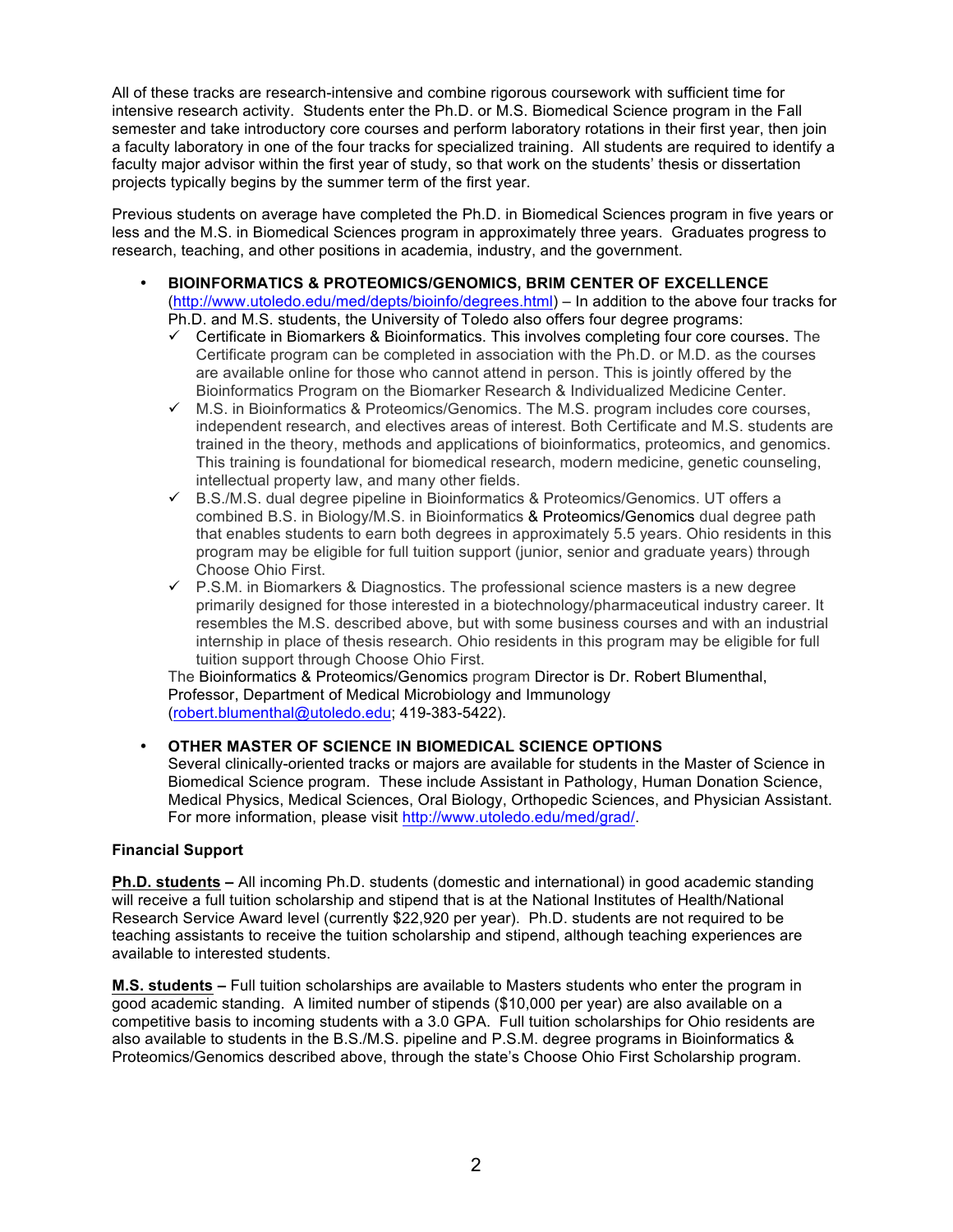#### **Dual Degree Programs – M.D./Ph.D. and M.D./M.S.**

The Ph.D. and M.S. in Biomedical Science degrees are also offered in combination with the Doctor of Medicine degree (M.D.) through the College of Medicine. Typically the M.D./M.S. and M.D./Ph.D. dual degree students complete the first two years of medical school, then complete the graduate degree, and follow that with their last two years of medical school. The same financial aid described above for graduate students is available to dual degree candidates during their graduate school training. In addition, tuition scholarships for medical school are available. More information can be found at http://www.utoledo.edu/med/mdphd/index.html.

Parallel programs in which a student pursues two degrees in tandem (e.g., Ph.D. and J.D., Ph.D. and M.P.H., or Ph.D. and M.B.A.) are also possible.

#### **Application Process and Admission Standards**

Students wishing to apply to the Ph.D. or M.S. in Biomedical Science program will need to complete an online application and submit additional materials and an application fee as instructed on the website. To apply online: http://apply.utoledo.edu. The application fee is \$75 for international applicants and \$45 for domestic applicants and permanent resident/green card holders. Additional information may be found at http://www.utoledo.edu/graduate/prospectivestudents/admission/guidelines.html.

Applicants must hold an earned baccalaureate degree (or equivalent) from an accredited college or university, and have a minimum overall GPA of 3.0 on a 4.0 scale.

Typically, applicants will have an undergraduate major in Biology or a related discipline such as Biochemistry or Biophysics. Coursework should include chemistry through organic chemistry, physics, and math through calculus. Students with other majors such as Chemistry or Physics are encouraged to apply, but their coursework should include several semesters in biology.

The Graduate Record Examination (GRE) is required of all applicants. With the new GRE scoring system, **scores above the 50th percentile are recommended to be competitive**. In the old system, scores of 1100 (combined Verbal and Quantitative scores) and 4.0 (Analytical Writing Test) for Ph.D. applicants and 1050/4.0 for M.S. applicants are recommended.

International students also will need to provide scores for the Test of English as a Foreign Language (TOEFL), unless they have already received a degree from a U.S. institution. A PBT score at or above 550 or an iBT score at or **above 79-80 is recommended**.

Both the GRE and TOEFL scores must be submitted through ETS (www.ets.org) using institution code: 1845.

Three letters of recommendation are required. The online application process will provide you with the opportunity to send electronic requests to your recommenders.

Official transcripts are required from all universities/colleges you have attended.

A Statement of Purpose and a Resume will also be required as part of the online application process.

For all applicants, laboratory research experience is highly recommended. A Master's degree is not required to apply to the Ph.D. program.

Applications are considered for **Fall semester entrance only**, except for the Bioinformatics program. The application deadline is January 15<sup>th</sup>. International applicants should also have completed their current degree program by May 1<sup>st</sup>. The number of available Ph.D. and M.S. positions varies each year and depends upon faculty research funding. Only funded faculty can accept students into their lab.

#### **Undergraduate Research Opportunities**